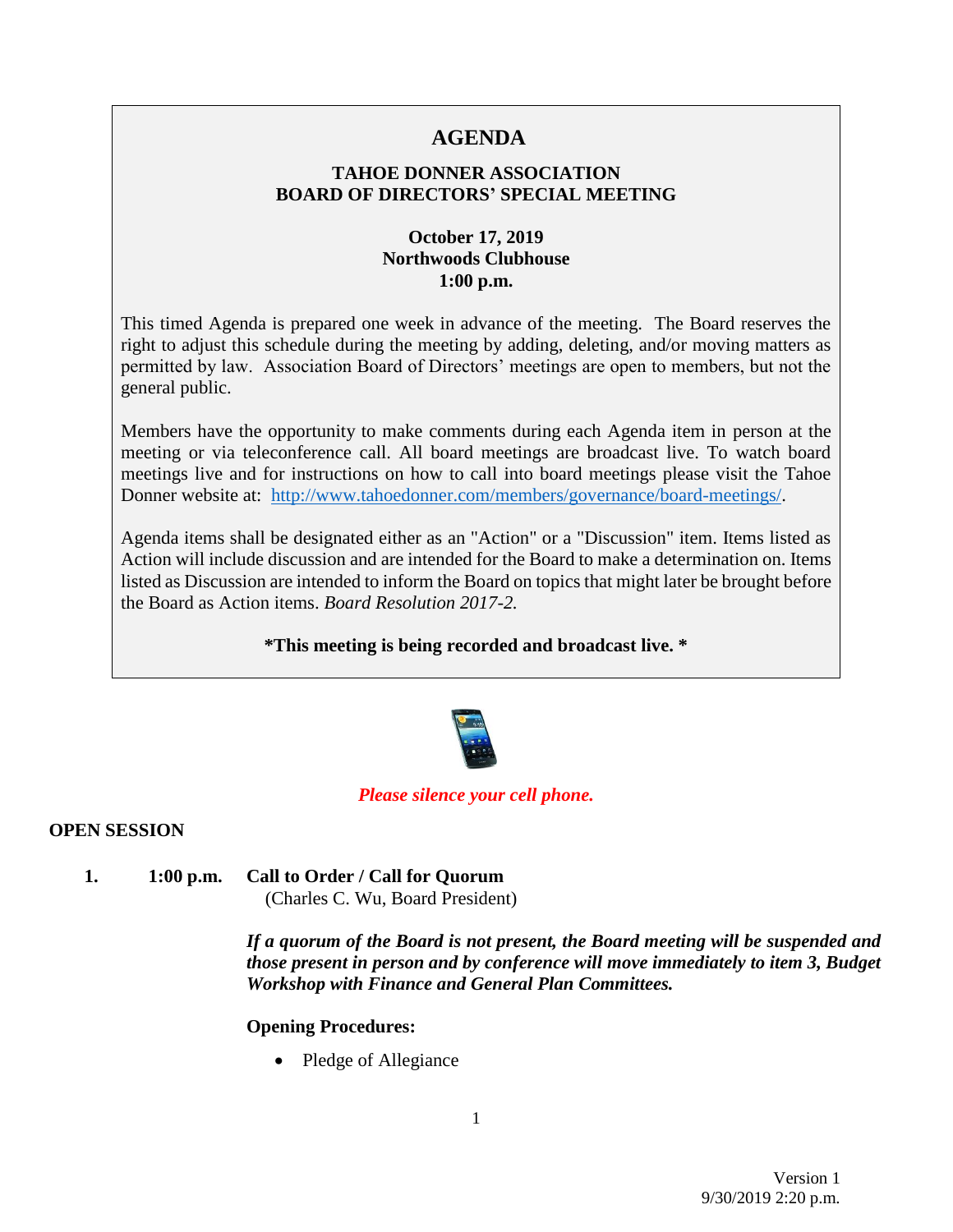#### **2. 1:01 p.m. Member & Director Comments**

Property owners' comments are welcomed at this time for matters not on the agenda and are limited to three minutes. However, members may submit additional comments by email to the Board at [board@tahoedonner.com.](mailto:board@tahoedonner.com) The Board president will recognize members to comment on agenda items as they occur. Members are requested to identify themselves and to include Unit and Lot Number or Tahoe Donner address. Directors and Staff are limited by law to brief responses and clarifying questions to matters not on the agenda. Directors may request Staff to report back to the Board concerning such matters and place the matter on a future Board agenda.

Board meetings are defined by the Davis-Stirling Act as a gathering of a majority of directors at the same time and place to "hear, discuss, or deliberate upon any item of business that is within the authority of the Board." (Civ. Code §4090.) A Board meeting is a meeting of the corporation's Board of Directors to conduct business of the corporation.

### **3. 1:10 p.m. Discussion/Action: 2020 Budget Workshop with Finance and General Plan Committees**

(Michael Salmon, Director of Finance & Accounting)

The Board of Directors will discuss the following items during the 2020 Budget Workshop with the Finance and General Plan Committees:

- 1:10 p.m. Overview of Current Draft Recommended 2020 Budget
- and Changes Since Sept. 20 Workshop
- 2:00 p.m. Capital Funds Review
	- 2:30 p.m. Operating Fund Rates Review
- 3:00 p.m. Discussion of Budget Draft Changes (if any)

#### **4. 3:30 p.m. BREAK**

**5. 3:40 p.m. Discussion/Action: 2020 Budget Workshop with Finance and General Plan Committees**

(Michael Salmon, Director of Finance & Accounting)

The Board of Directors will continue to discuss the following items during the 2020 Budget Workshop with the Finance and General Plan Committees:

- 3:40 p.m. Operating Fund Rates Review
- 4:15 p.m. Discussion of Budget Draft Changes (if any)